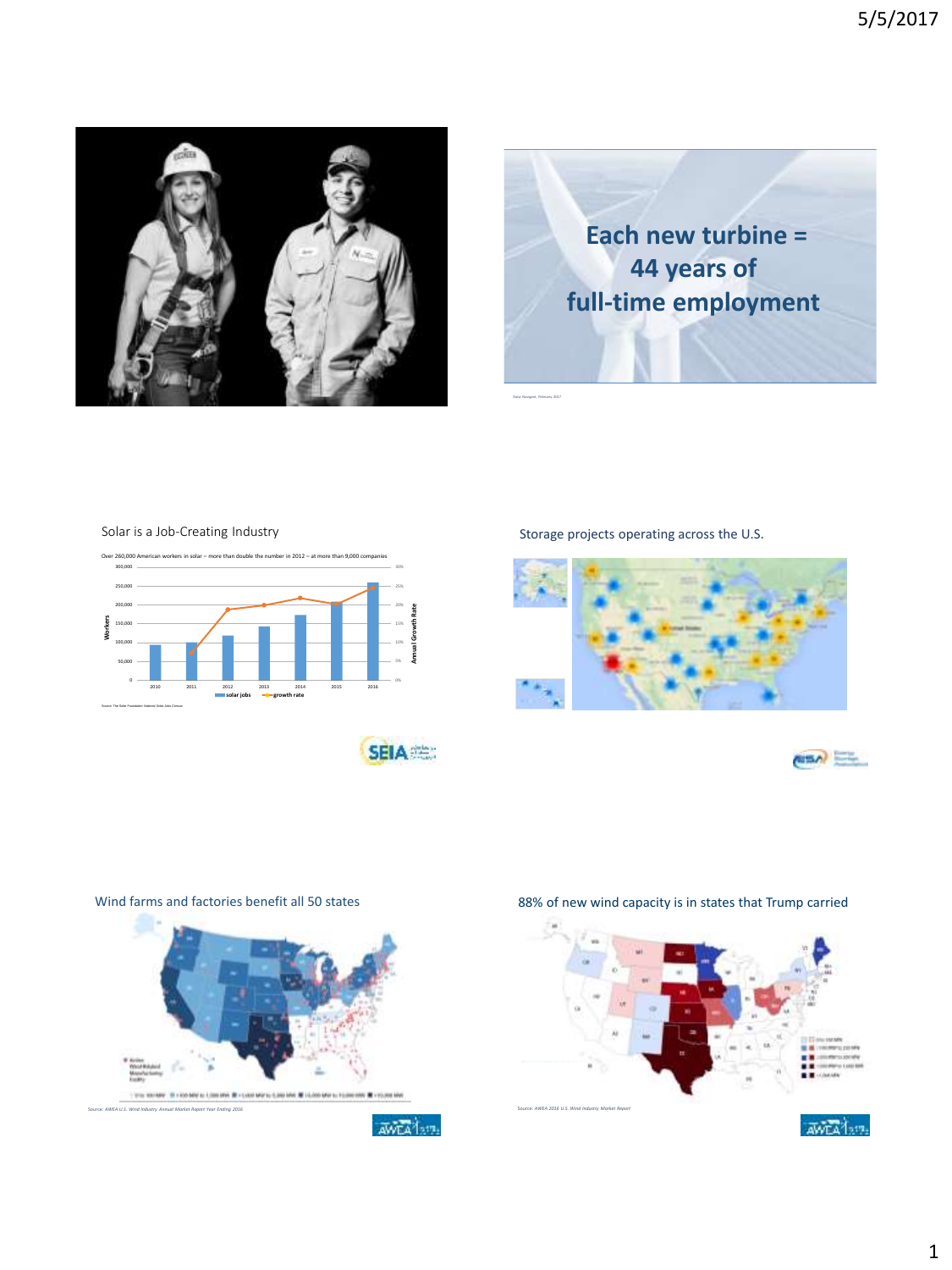

**Solar Growth to Continue** 



Growth in Solar led by Falling Prices u. i. ind  $_{\rm{res}}$  $1144$ pa i.  $\frac{1}{100}$ in.  $\leftrightarrow$ ≕ **SEIA** 

Cost of wind power falling with economies of scale





# Strong year for storage

| -- 12                                           | mu                     | m                         | <b>There</b>           |  |  |
|-------------------------------------------------|------------------------|---------------------------|------------------------|--|--|
| <b>Ing Holeman (MM)</b>                         | $+40 - 7$              | $+ + +$                   | Spaints.               |  |  |
| <b>Profit LP Motor Highwayers (MAPL)</b>        | 39011                  | $\frac{1}{2}$             | <b>LU Livies</b>       |  |  |
| <b>Including the States Classroomers (1980)</b> | $-81$                  | $T\Gamma$                 | Le clie.               |  |  |
| Institutional (MR)                              | $-1111$                | m                         | Time No.               |  |  |
| may bolchome Ford, 114 Schools                  | IDTS 2001 Analys 1111: | (1981) 1246, Molecul 2002 | $1 - 10$               |  |  |
| <b>Numerical or 15 Millions</b>                 | 190 pm                 | $-1249$                   | Tip Pitts<br>Equipment |  |  |
| <b>PRINTED BY THE CARD FOR A</b>                | $-21.60$               | $-0.018$                  |                        |  |  |
| <b>Lowered Wellshop</b>                         | 14992114912            | ADVISED FOR               | 19.096.1               |  |  |
|                                                 |                        |                           |                        |  |  |
|                                                 |                        |                           |                        |  |  |
|                                                 |                        |                           |                        |  |  |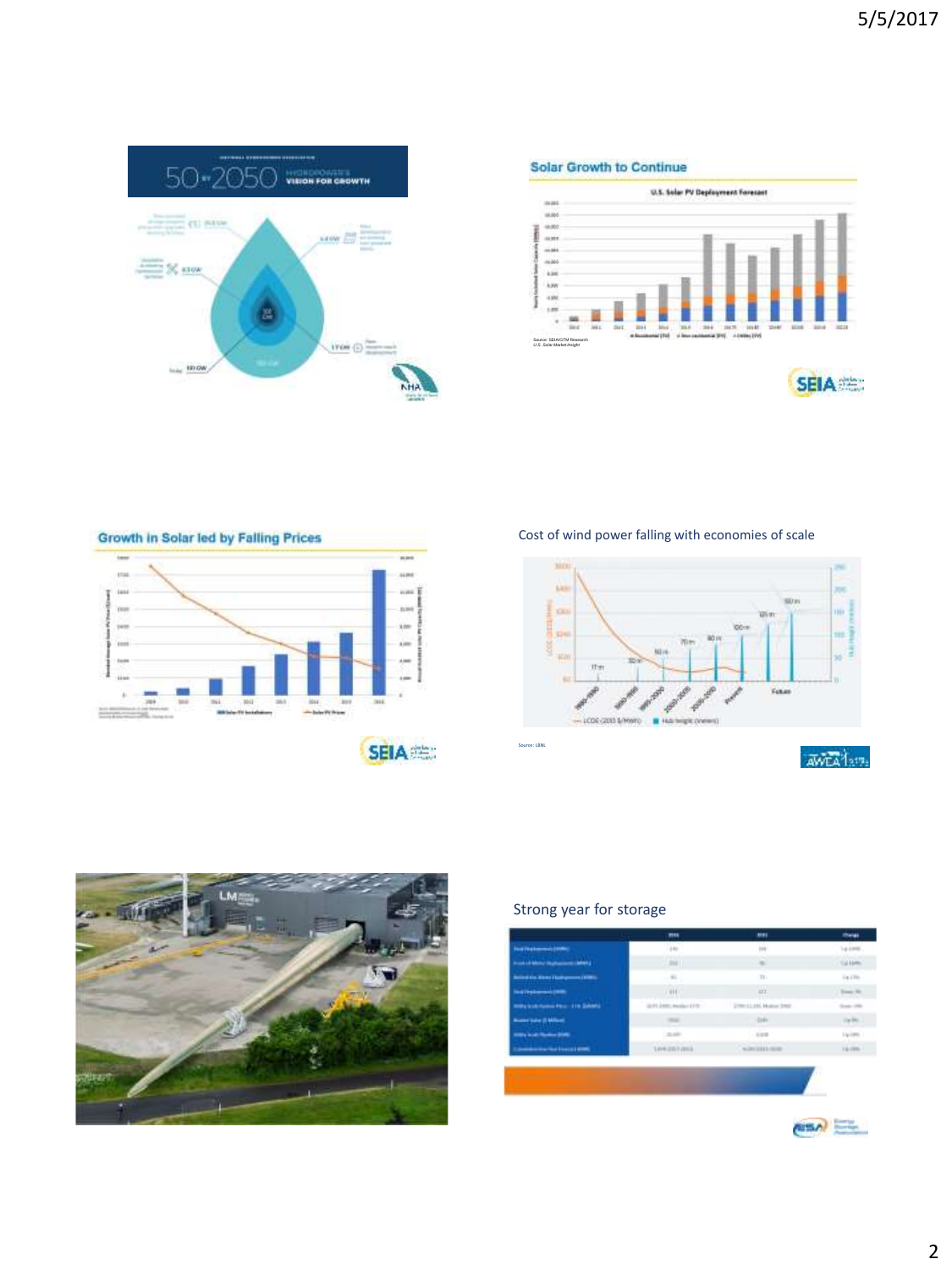### Major brands cutting costs & pollution with wind



#### More transmission will get low-cost renewables to markets



Eastern Interconnect Planning Collaborative WindVision 2050 case



#### Benefits of transmission exceed costs: SPP

2012-4 upgrades produced savings 3.5 times the cost

• Nearly \$12 billion in consumer benefits over 40 years, \$2,400 per customer **COR** 



Benefits (left) greatly exceed cost (right) of transmission upgrades in consumer savings alone

Source: SPP, *The Value of Transmission* Source: E&E



## High-voltage DC lines coming



#### Wind power is increasing on the grid, *reliably* integrated

- The SPP grid across 14 states just peaked at 52% electricity from wind (Feb. 12, 2017) • Iowa now generates
- over 35% of its electricity year-round from wind
- 14 states produce over 10% of their in-state electricity from wind



Source: U.S. Wind Energy Share of Electricity Generation, by State *AWEA U.S. Wind Industry Annual Market Report Year Ending 2016*

**AWEA** 1217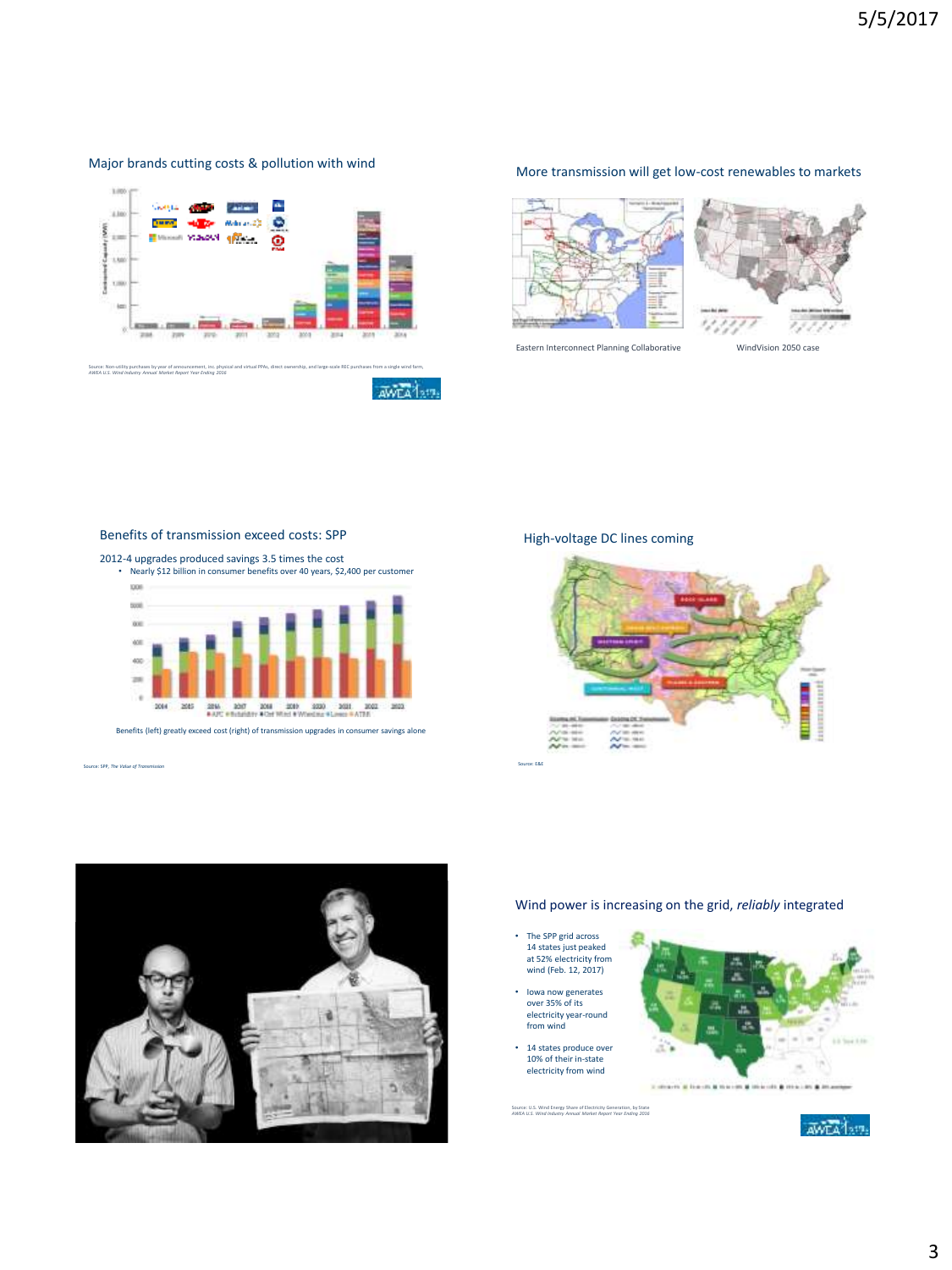#### New turbines reaching higher winds and more areas



Storage





Source: hint.fm/wind

#### More turbines over larger areas = more predictable output



Variability & uncertainty nothing new for grid operators



AWEA 13175





# Super Bowl Sunday 2017

Austin Frequency, One-Minute Averages, 5 pm-10 pm CST